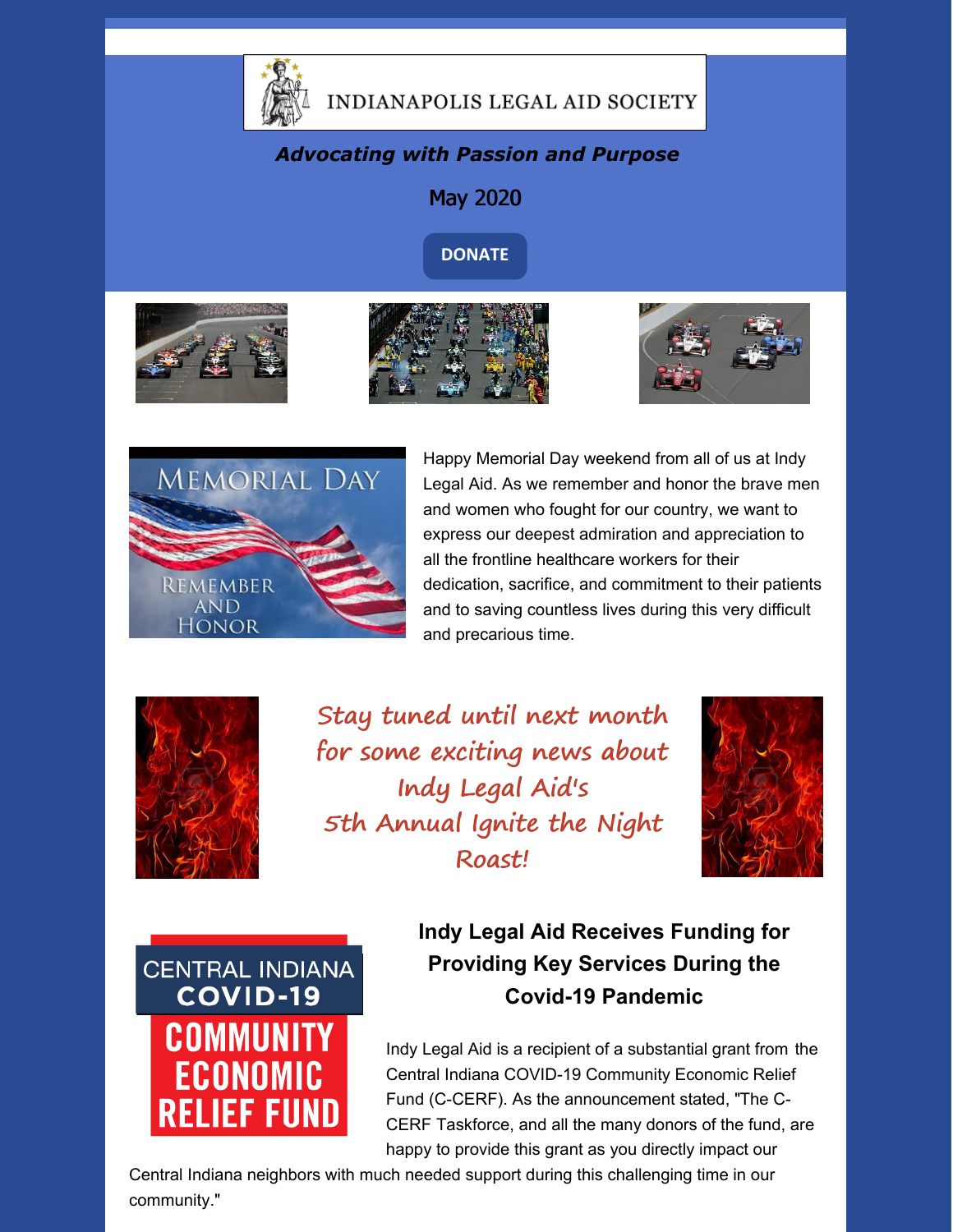As a result of Covid-19, two critical needs are emerging in Central Indiana: the need for legal assistance with evictions and the need for legal assistance with unemployment claims. While these issues will be pressing for everyone, they will be especially urgent for low-income Hoosiers. Already living in underserved neighborhoods, this population is especially at risk for homelessness and food shortages should they be evicted or lose their unemployment.

"In five weeks while working remotely, we have received more than 3700 calls of which we have been able to help over 550 individuals and families," said John Floreancig Indy Legal Aid General Counsel. "We expect the calls to increase dramatically in the next few months. We are already being inundated with calls related to housing, employment, debt, and family law issues."

Thanks to Lilly Endowment Inc., Central Indiana Community Foundation (through the Glick Fund and The Indianapolis Foundation), Eli Lilly and Company Foundation, Nina Mason Pulliam Charitable Trust, the Richard M. Fairbanks Foundation, United Way of Central Indiana, and individual donors, C-CERF has now delivered more than \$15.8 million to 100 of our Central Indiana non-profit partners whose work is focused on the specific issues and populations emerging as critical in our community, particular to the COVID-19 crisis.

### **Indy Legal Aid General Counsel Interviewed by BuzzFeed News Regarding Housing Issues**



John Floreancig, Indy Legal Aid General Counsel, was interviewed by BuzzFeed News on May 14 regarding landlord-tenant issues during the Covid-19 pandemic, particularly if Indy Legal Aid has received calls about sexual harrassment and predatory behavior on the part of landlords. To read the article, click [here](https://www.buzzfeednews.com/article/amberjamieson/renter-sexually-harassed-by-landlord-during-coronavirus).

#### **Thank You to Our Interns!**

We were so fortunate to have found three amazing volunteer interns who assisted the staff with various projects, such as legal research for our attorneys, community outreach, organizing focus groups, grant research, and database entry, to name a few. *Rami Daas* is a senior at Hamilton Southeastern; *Chloe Alder* is a third-year honors student at IUPUI; and *Nicole Thompson* is pursuing a Masters in Social Work and just completed her first year at the University of Indianapolis. We want to thank them for their hard work and enthusiasm. We will miss them and wish them all the very best. These three rising stars are going places!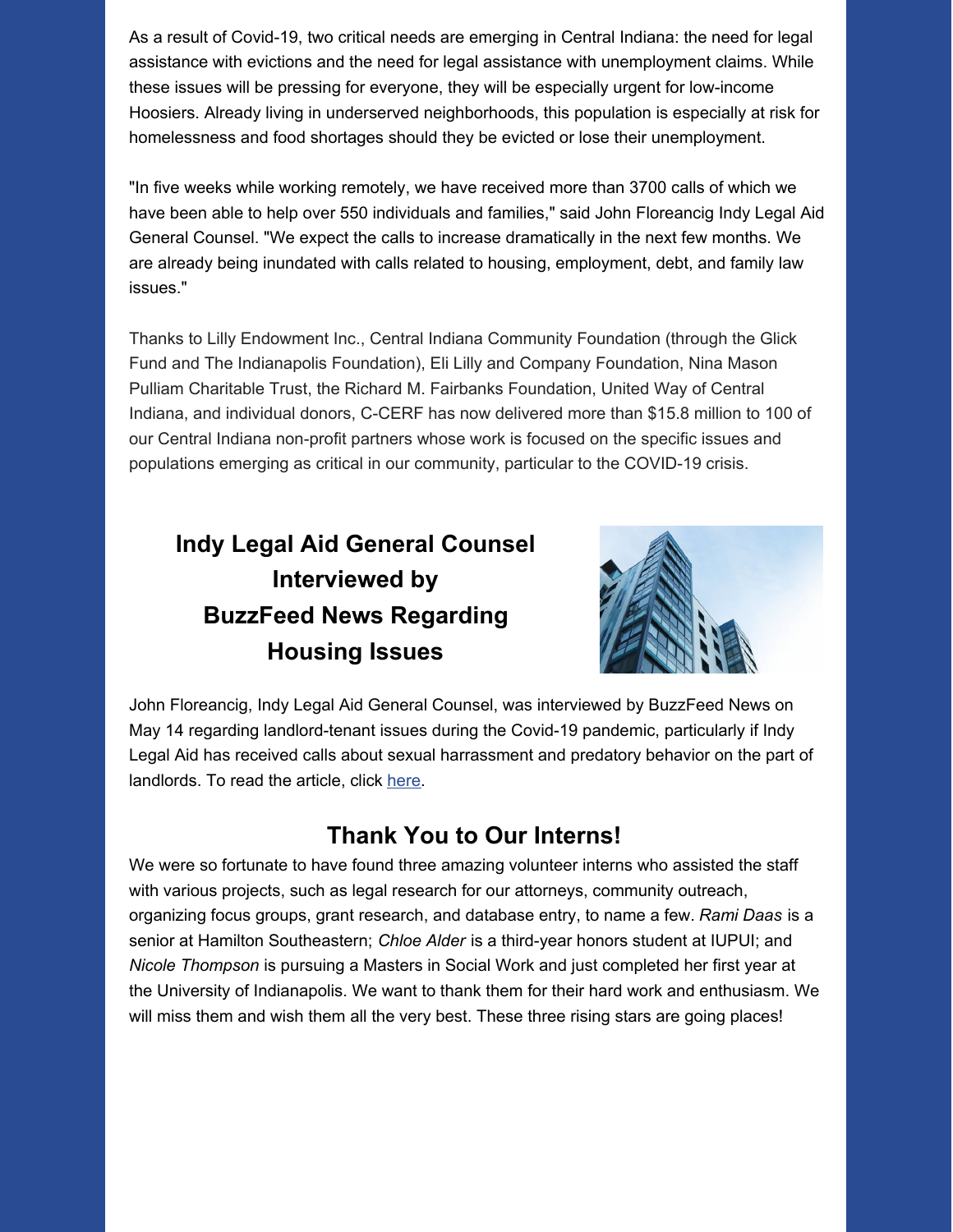

## **Volunteer Opportunities**



Indy Legal Aid has a number of volunteer opportunities for attorneys, students, and the general public. For attorneys, we have pro bono cases, internships for students, and our spring and fall events, along with light office work.

For more information, click **[here](https://www.indylas.org/volunteering)**[.](https://www.indylas.org/volunteering)

# **No time to volunteer? [Donate](https://interland3.donorperfect.net/weblink/weblink.aspx?name=E5192&id=1) now!**



We have several ways for you to make a difference in the lives of our most vulnerable Hoosiers in Central Indiana. Approximately \$.90 of every dollar donated to Indianapolis Legal Aid Society is directly used to provide programs and services. For more information, click **[here](https://www.indylas.org/support-legal-aid).**

**615 N Alabama St, Suite 122** Indianapolis, IN 46204 (317) 635 - 9538 **[www.INDYLAS.org](http://www.indylas.org/)**

**Monday - Friday** 9:00 a.m. - 12:00 p.m. 1:00 p.m. - 5:00 p.m.